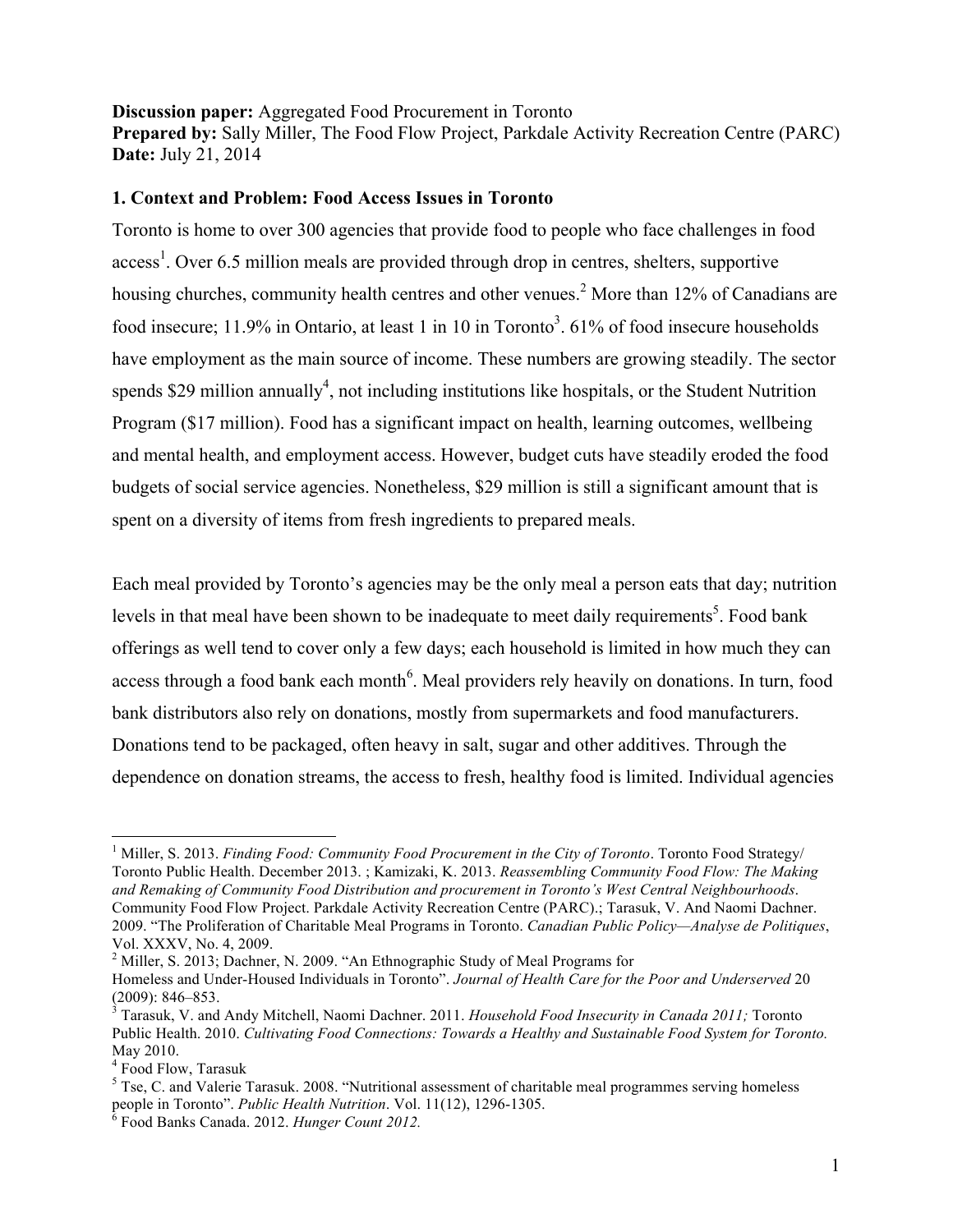have addressed the problem through individual projects like urban agriculture, arrangements with the food terminal, etc., but a sector-wide solution is lacking.

Where is the food money spent? Most agencies do not have funding for a chef or food coordinator. Agency practices are resourceful and dedicated, but with limited capacity and resources, results are not always ideal. Purchases are necessarily piecemeal, undertaken at the last minute by the staffperson organizing the program (often a social worker or even an Executive Director without training in food or nutrition). The result is that the most common sources of food for the sector are discount supermarkets that are accessed by walking, taxis, or personal vehicles. Agencies also often rely on large-scale transnational food distributors. Recent research shows that in price and diversity, as well as food quality, these choices are not ideal<sup>7</sup>. In terms of nutrition impact, the results can be improved, as the focus of last minute shopping is often prepared food with many hidden ingredients (salt, sugar, corn syrup, chemical additives, fillers without dietary value).

Community food procurement does not occur in isolation; it is part of a broader context of food system challenges and practices. At the consumer end, almost 4 million Canadians struggle with chronic hunger (from not knowing where their next meal is coming from to missing meals). People with money to spend on food are getting a raw deal, with food-related illnesses up (diabetes, chronic heart problems, obesity-related problems) and food safety crises occurring regularly. One in three Toronto children are reported to be overweight or obese<sup>8</sup>. At the supply end, farmers in Ontario are leaving the profession or retiring while the acreage dedicated to growing food decreases steadily, turned over to housing development, mining and highways<sup>9</sup>. The loss of local production has been accompanied by the loss of infrastructure: local processing,

<sup>-&</sup>lt;br>7  $<sup>7</sup>$  Miller. 2013.</sup>

Kamizaki, K. 2013. *Reassembling Community Food Flow: The Making and Remaking of Community Food Distribution and procurement in Toronto's West Central Neighbourhoods*. Community Food Flow Project. Parkdale Activity Recreation Centre (PARC).

<sup>8</sup> Toronto Public Health. 2010. *Cultivating Food Connections: Toward a Healthy and Sustainable Food System for*   $Tor onto.$ 

<sup>&</sup>lt;sup>9</sup> National Farmers Union. (2011). Farms, Farmers and Agriculture in Ontario. Ontario: National Farmers Union. Miller, S. *Places to Farm: Alternative practices and policies for Ontario's changing agricultural landscape.* Jul 2013. Toronto: George Cedric Metcalf Foundation.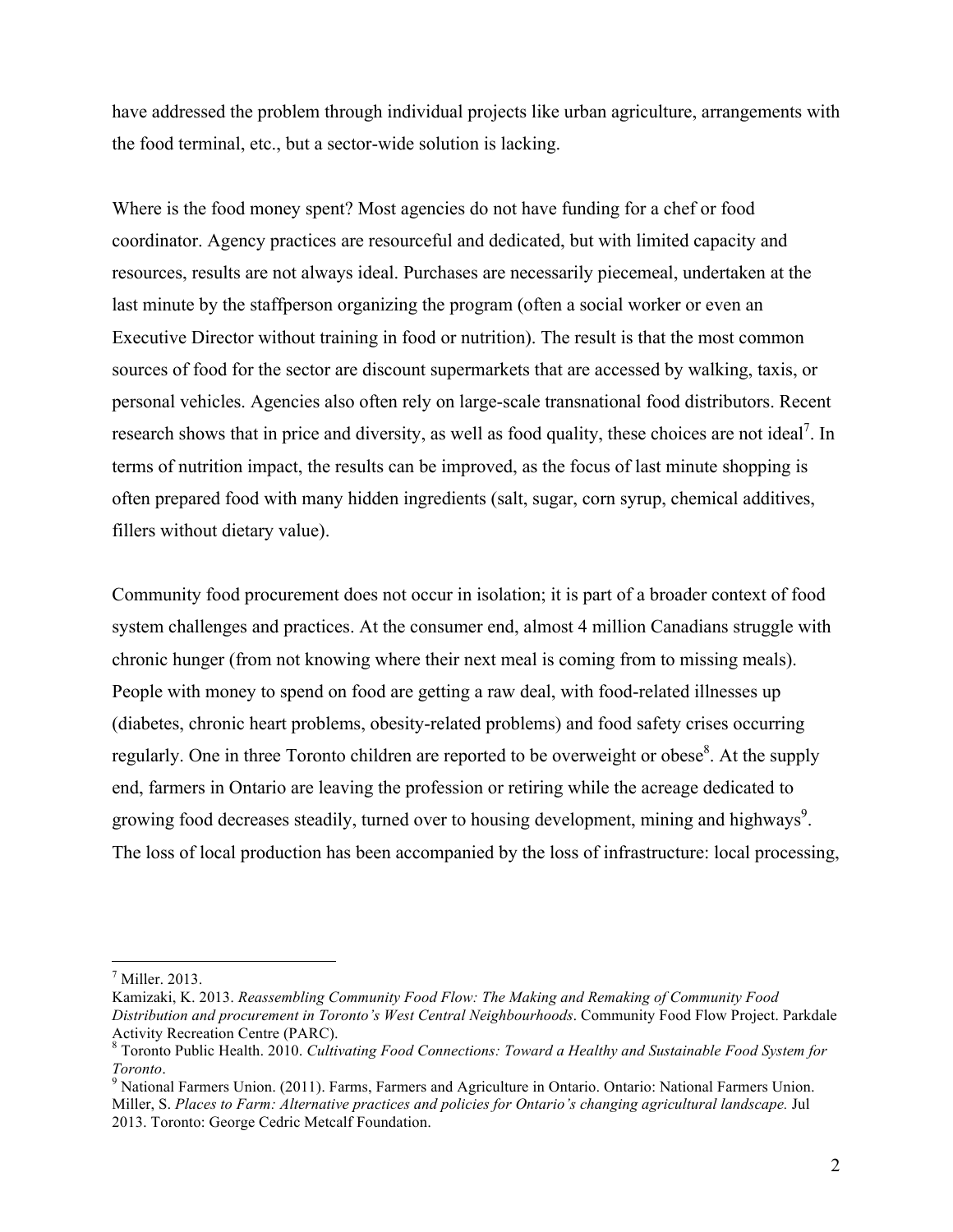local abattoirs, mid-scale distribution, mid-scale storage and local transportation<sup>10</sup>. Both for growers and eaters of food, we face a crisis.

### **2. A Brief History**

How did we get to this situation? A complex web of decisions and practices defines the history of food insecurity. Farming has become more difficult (farmers receive the same for their product in real dollars as they did in the  $1970^\circ s$ <sup>11</sup>. Imported food has become cheaper than locally grown product (often bolstered in the originating country by subsidies to agriculture). Ontario has progressively lost the infrastructure needed for a local food system; parts of the supply chain like processing, distribution and storage have largely disappeared. Wages are stagnant or dropping, so that the people who access community food programs and food banks are often fully employed. Social assistance is often insufficient to cover rent as well as food; people tend to pay rent first to keep a roof over their heads.

### **3. Review of existing solutions**

As Olivier de Schutter, Special Rapporteur on the right to food pointed out, food is not a protected human right in Canada<sup>12</sup>. The response to food insecurity has not reached all the people struggling with food access. Agencies cannot always meet the needs of their community; they do not have good access to fresh, healthy food; and people often hesitate to access food banks or meal programs for a variety of reasons.

However, the community food system is slowly being rebuilt. Solutions include the expanding community food centre model, which achieves dignity in food access by combining meal preparation, urban agriculture engagement and food programming with meal provision. FoodShare combines meal provision (to workers at their food centre) with an extensive Good Food Box program, mobile market, community chef training program, school nutrition programs, and a wholesale fresh produce distribution program.

 <sup>10</sup> Lyson, Thomas A. and Stevenson, Welsh, eds. (2008). *Food and the Mid-Level Farm*: *Renewing an Agriculture of the Middle.* Cambridge, Massachusetts: the MIT Press; Carter-Whitney, M. and Sally Miller. Nurturing Fruit and

Vegetable Processing in Ontario *Metcalf Food Solutions Papers*. Toronto: Metcalf Foundation. 11 National Farmers Union. (2011). Farms, farmers and Agriculture in Ontario. Ontario: National Farmers Union.

<sup>&</sup>lt;sup>12</sup> De Schutter, Olivier. 2012. *Report of the Special Rapporteur on the right to food*. United Nations General Assembly. Human Rights Council 22<sup>nd</sup> Session. December 24, 2012. A/HRC/22/50/Add.1.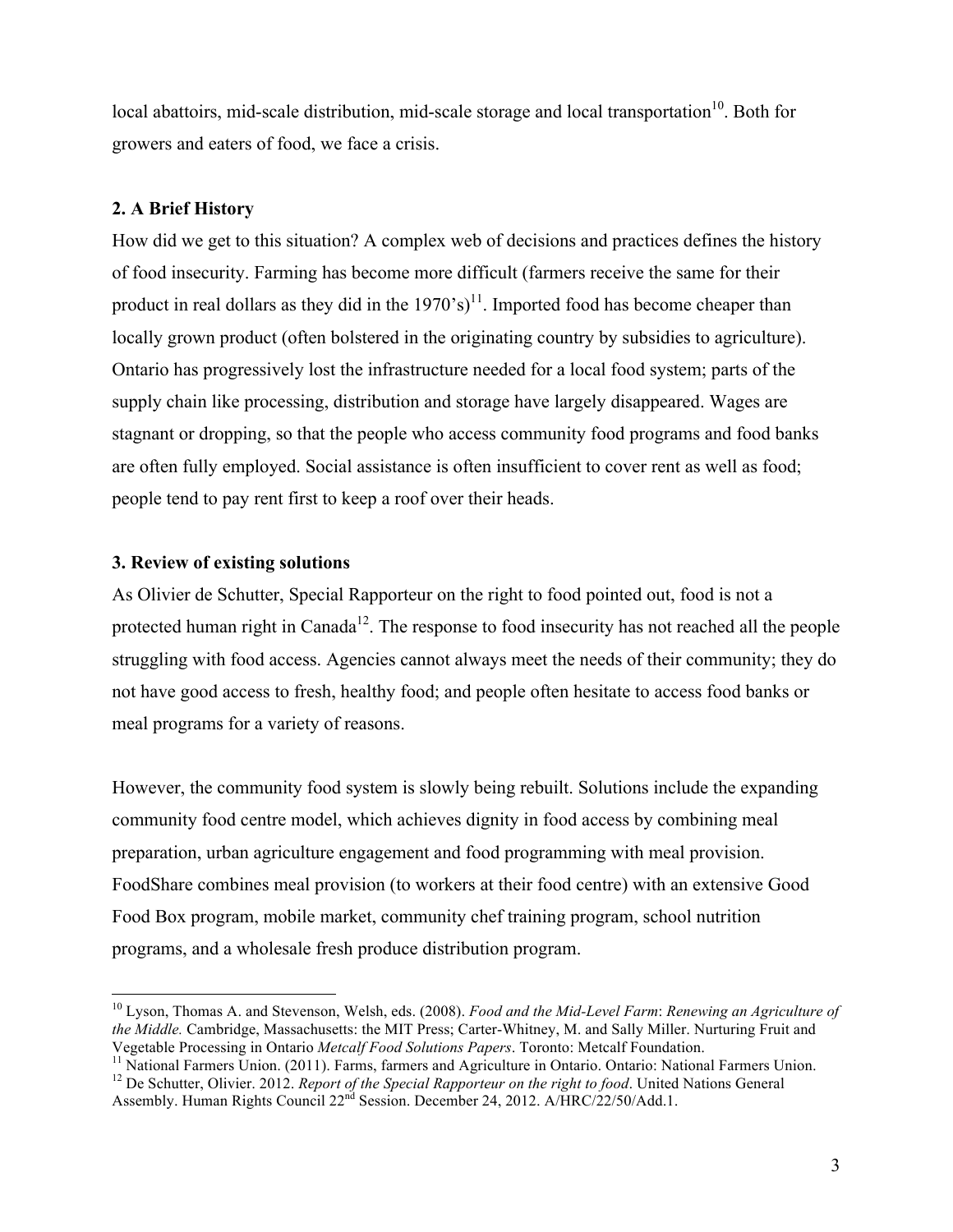At the agency level, numerous innovations and solutions exist. Some agencies have worked hard to fund a food coordinator using diverse funding streams. Some have developed in-house methods to coordinate orders for a range of programs. Many agencies rely on participants for cooking, providing mentoring and skills training while cooking for the agency meal programs. Some agencies, particularly outside the downtown core, have turned to growing their food themselves or partnering with a farming project. One agency coordinates all food activities through a weekly food committee. Some agencies, particularly faith-based programs, rely on long-time volunteers for cooking and procurement as well. In several cases, grocery shopping is an integral part of participation, providing training in budgeting and meal-planning as well as meal preparation.

Research from the Food Flow project and for Toronto Public Health in 2013 identified several significant gaps in these solutions. The focus is on getting meals on the table each day. In most cases, agencies are not able to manage supply carefully (for instance, by comparing prices at different suppliers, or developing relations with wholesale suppliers). In addition, the sector lacks convenient responses to spikes in volume (of donations or of fresh seasonal food). The sector tends to lack storage and processing options at the agency sites, and are not able to redistribute large volume donations among themselves. These are problems of collaboration and aggregation; they can be met with collaborative solutions. In a series of consultations, partner meetings and communications, Food Flow and other stakeholders have begun to develop various collaborative solutions that meet the gaps in the community food sector.

#### **4. Partners in Development of Solutions**

Food Flow has been fortunate in the development of a strong advisory group and partners from across the sector, from food bank distributors, to large agencies proving regular meals, to Toronto's Public Health unit to community food centre representatives. Their input has been invaluable in identifying potential and existing solutions. Solutions can include expanding existing programs (such as FoodShare's wholesale program, which currently only reaches a few of the agencies) or implementing new ones (such as the proposed Food Flow Kitchen, a social enterprise model for commercial processing). The hundred or so agencies reached during the 2013 research showed interest and some capacity to participate in the solutions and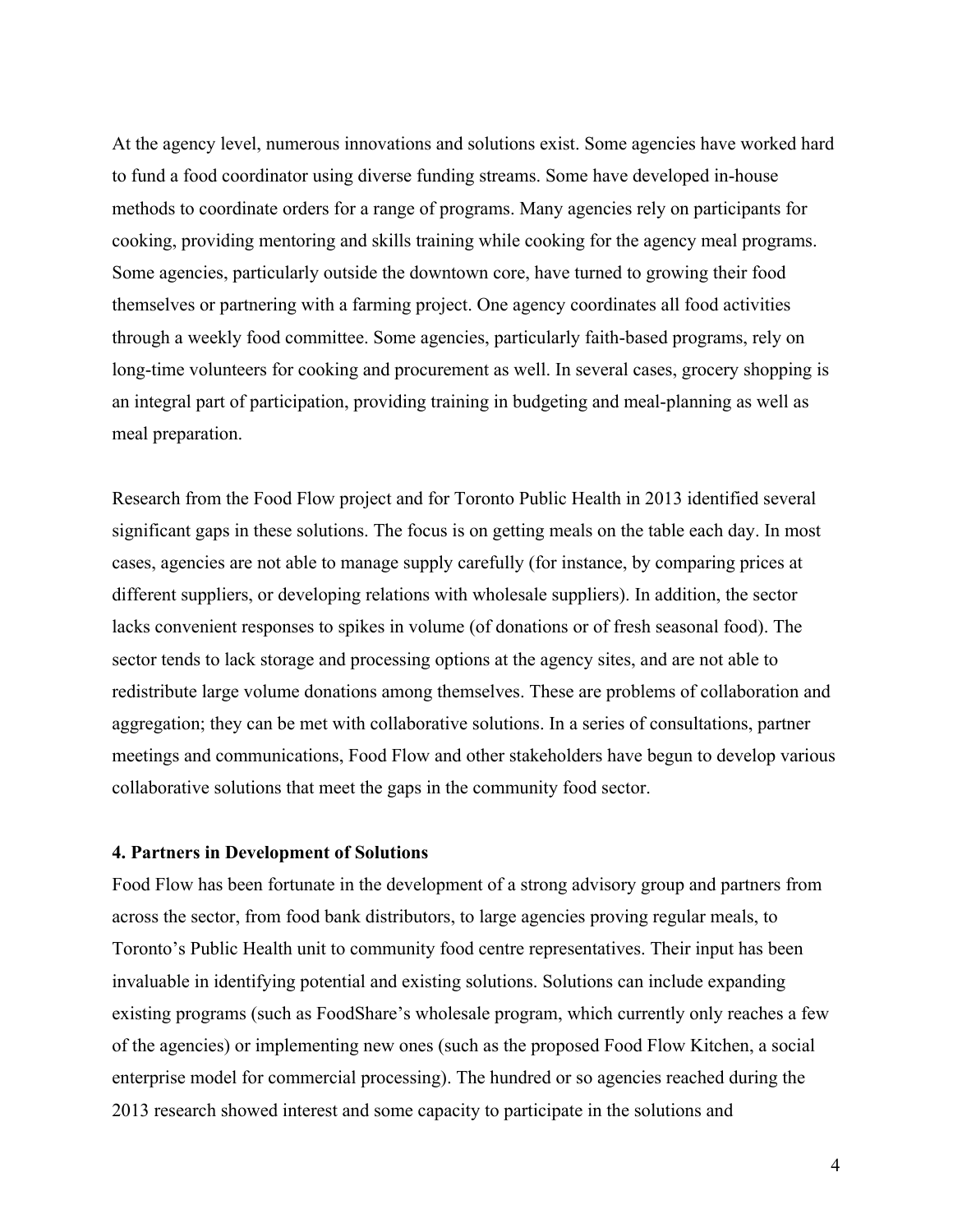recommendations put forward for the sector. Food Flow is engaging in another round of consultations to discuss more concrete collaborative initiatives.

Important existing programs include Creating Health Plus, a model program that responds to the inadequate nutrient levels available to drop in centres. Creating Health Plus provides dairy, eggs and some fruits and vegetables to participating drop in centres. So far the program has increased nutrient levels at twenty-eight drop ins, and is reviewing ways to expand. Partners such as Toronto Public Health and PARC have also begun to explore aggregated procurement through an online model ("portal") that would allow multiple suppliers to offer products through a centralized service.

Questions for Discussion

- $\triangleright$  What other partners are involved in similar projects or should be consulted?
- $\triangleright$  What similar programs aggregate procurement for multiple agencies currently in Canada or North America?
- $\triangleright$  Is there a potential for partnering with the efforts of similar programs (for instance, with the Ontario Association of Food Banks)?

## **5. Guiding Principles**

As partners search for collaborative solutions, values and guiding principles have emerged that are at the heart of these initiatives. The **values** include: equitability, value (quality for price), timeliness, freshness, local and organic origins. The **guiding principles** include equity and fairness among agencies, transparency, freshness, fair pricing, nutrient levels and consultation among partners and agencies. Food Flow has engaged in ongoing consultations and discussions across the sector, as well as financial and strategic planning for shared solutions.

Questions for Discussion

- $\triangleright$  What are other values that are priorities for this sector?
- $\triangleright$  What are other guiding principles that are relevant to the community food sector or to aggregated procurement for the sector?

### **6. Aggregation of services and solutions**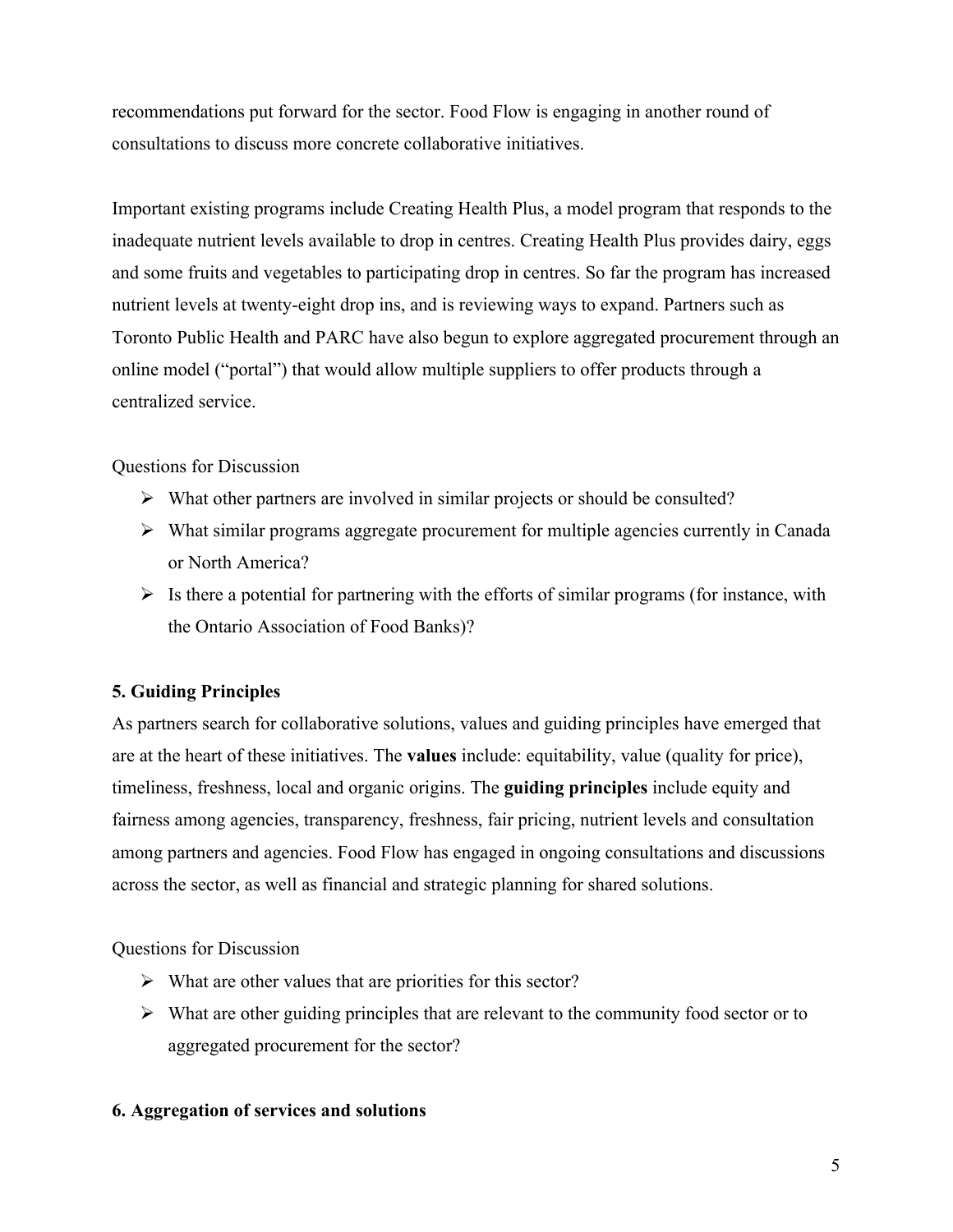Many proposed services to address the gaps and shortfalls in the sector can be most effective in an aggregated model. If access to the supply chain is improved and agencies are able to purchase more directly (wholesale or even direct from farmers), then it would be useful to aggregate the procurement through an ordering mechanism (like an online service or on-the-ground salespeople), a distributor to combine orders for a single delivery, and a storage facility (warehouse) to handle volume procurement for better pricing. In addition, given the length of Ontario's growing season and the uneven availability of product both locally and in donations of fresh product from other venues, access to commercial processing to smooth the flow of food into the winter and from week to week is also relevant. The closer the processing is to production (local farms or even urban-based agriculture) and to distribution, the lower the costs of the operation. There is a need for distribution and processing that matches the needs and scale of the sector.

The solution for discussion in this paper is a physical centre that combines aggregated procurement from farmers, online ordering for agencies, an ability to combine streams of food (perhaps both donated and purchased) to recipients, and the capacity to process surplus amounts of either donated or purchased food. A commercial processing facility offers the opportunity for on-the-job training and mentoring for a sector that is reportedly in need of skilled workers (food processing)<sup>13</sup>. The facility has the potential to offer a mobile kitchen that can process on-site for farms and agencies; this can address the various bottlenecks around transportation (as well as offering an excellent opportunity for promotion of the project) $14$ .

#### **7. Models for Aggregated Procurement**

Aggregated procurement means that social service agencies would be able to purchase a diversity of items from one or two sources at improved wholesale level pricing, instead of using multiple vendors or relying on higher retail level prices. It allows the agencies to pool their purchasing power to improve pricing. Centralized procurement can be organized in a number of

 <sup>13</sup> City of Toronto. 2004. *Toronto Labour Force Readiness Plan: The Food Processing Industry in the Toronto Region;* National Seafood Sector Council. 2005. *Overview of the Food Processing Industry: Executive Summary.*  Ottawa, ON: November 2005.

<sup>&</sup>lt;sup>14</sup> This option is explored in the *Food Flow Kitchen Feasibility Study* produced for PARC in 2014 (Miller). See also: N. C. Doty and Associates. 2009. *Mobile Food Processing Unit Feasibility Study*. For North Dakota Department of Agriculture. July 2009.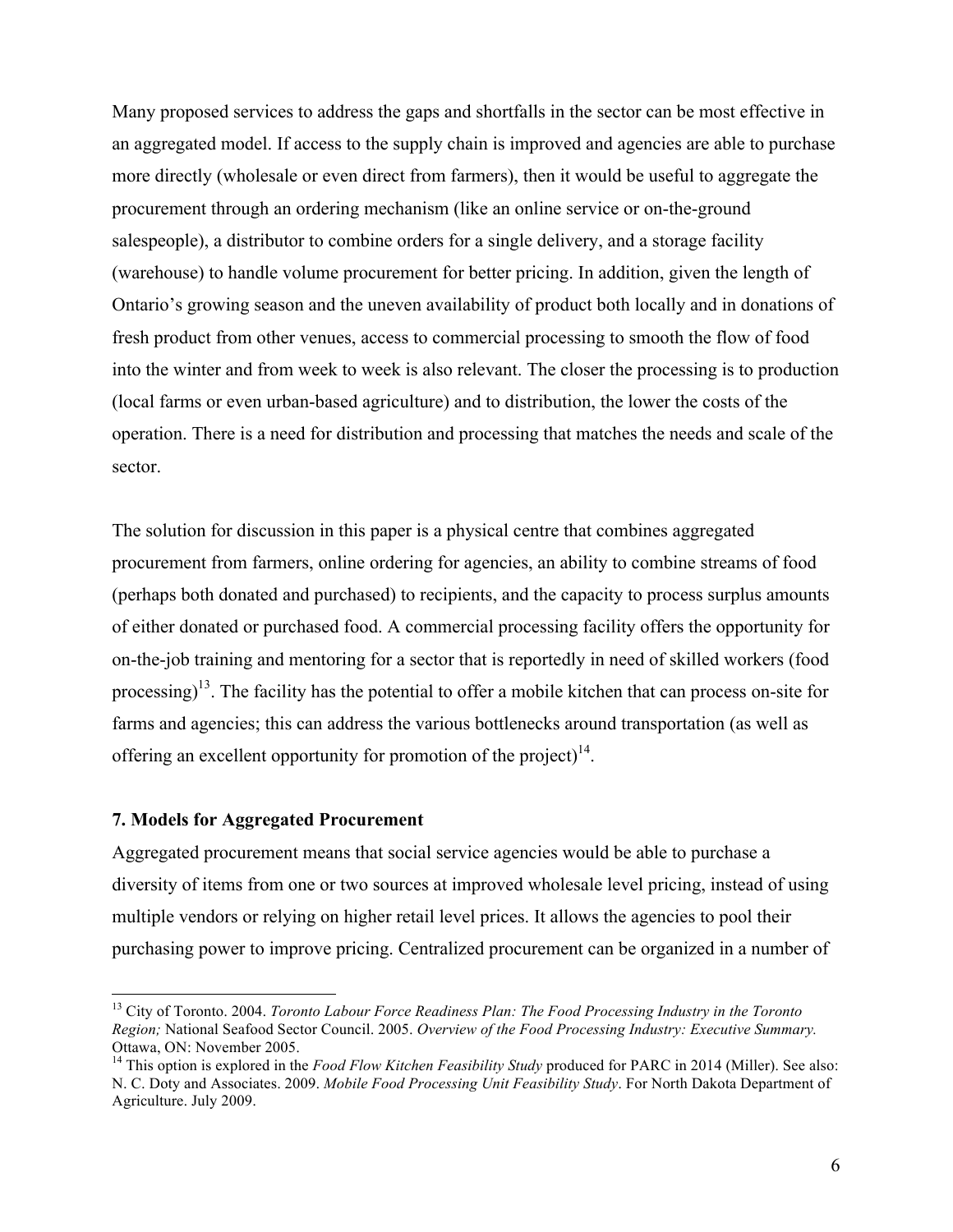different ways. Agencies can 1) access the food by purchasing from the centre as a standard wholesale distributor. The organization can also 2) operate as a non-profit or charitable organization with agency members (much like Daily Bread). Agencies could also 3) act as members of a central co-operative. This model would be similar to the Ontario Natural Food Coop (ONFC), now one of the largest natural food distributors in Eastern Canada. ONFC was originally formed by buying clubs and food co-ops and later natural food stores. The individual stores alone were not able to purchase in enough volume alone to access the organic and natural foods they needed.

Each of these models requires a separate governance structure.

Questions for Discussion

- $\triangleright$  What are other relevant examples of aggregated procurement for a sector?
- In what way are U.S. models (like FoodlinkNY, or even Feeding America) relevant or not?
- $\triangleright$  What are similar models that might be useful for part or all of the Toronto context?
- $\triangleright$  What are the pros and cons of a member-based model?

### **9. Services**

The aggregation centre can provide the following services:

- Centralized ordering for agencies to reduce the time and inefficiency of ordering or shopping at grocery stores
- Access for agencies to donated food as well as food for purchase
- Storage for farm surplus in season
- **Processing for farm surplus in season (on-farm or at the centre)**
- Aggregated purchasing from suppliers to achieve better pricing for agencies
- Reduction in duplication of deliveries to the same site
- Reduction in ordering duplication by agencies
- Shared storage for bulk purchases for agencies
- **Transparency in pricing for agencies to compare suppliers easily**
- **Increase in local food flowing to Toronto's agencies**
- **Increase in access to fresh, healthy food for agencies**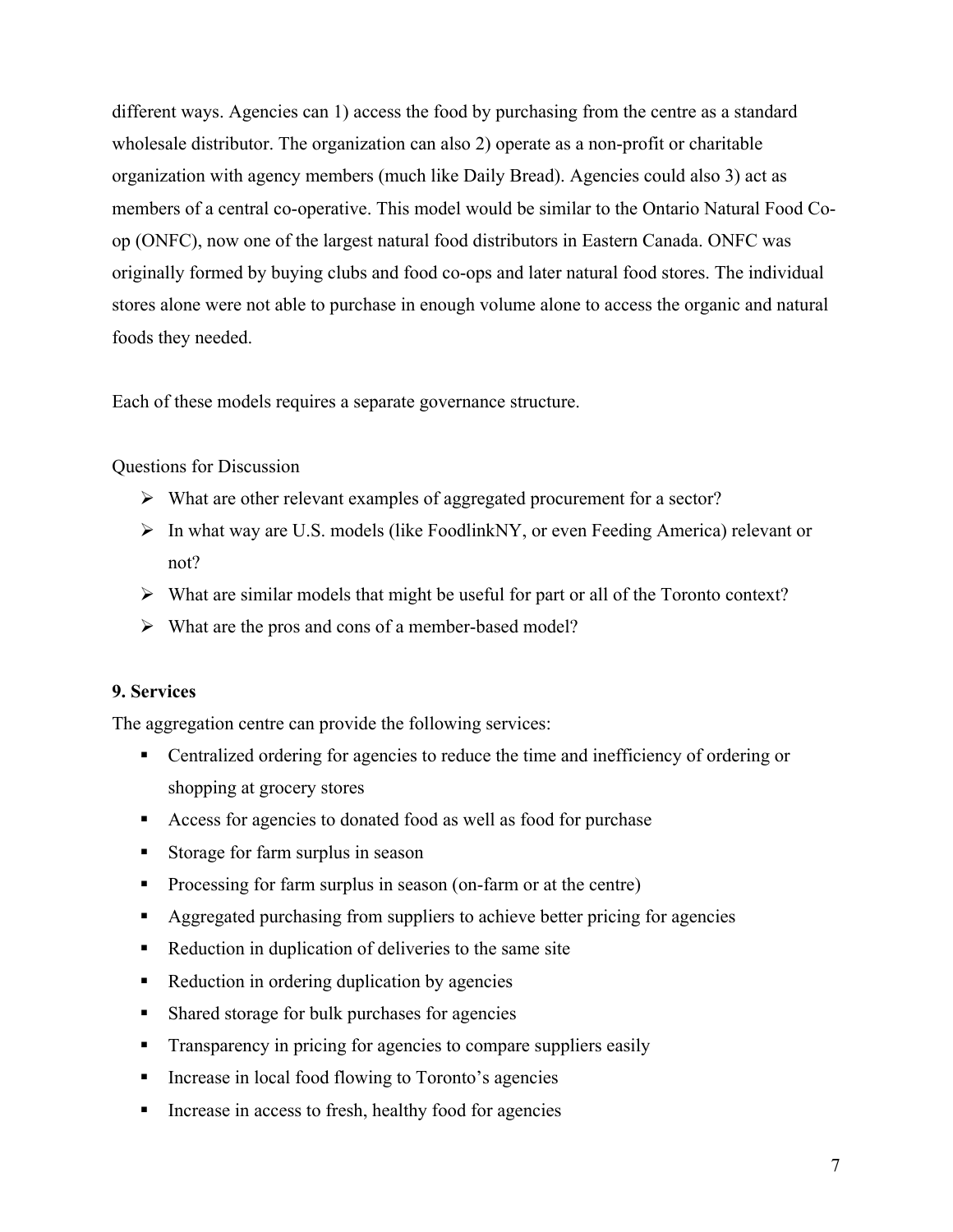- **Training and mentoring for high quality food industry jobs**
- **Training and education to increase nutrition levels of meals**

Questions for Discussion

- $\triangleright$  What other services can be mobilized through collaboration and aggregated procurement?
- $\triangleright$  Which of the services are most important? Which might be optional?
- $\triangleright$  Which of the services are more likely to access start-up funding or support?
- $\triangleright$  Which services would have the greatest impact on the sector?

## **10. Potential Product and Supply**

Initial research for Toronto Public Health (2013) proposed a core group of items that tend to be accessed by agencies. A number of considerations are factored into the product list agencies tend to need. These include convenience, nutrition, member preference, food safety and familiarity. In many cases, agencies purchase prepared foods with less healthy ingredients due to lack of time for food preparation, lack of access to better choices, or lack of knowledge. Centralized procurement can address many of these issues collaboratively through one-on-one discussions, trainings and online resource development (healthy recipes, best practices, etc.).

Centralized purchasing may also develop potential purchasing options that are not currently available; more access to local, fresh foods, a wider range of dairy options, bulk purchases of protein. Centralized processing of surplus will increase access to local foods, providing new locally grown products to replace imported options (for instance, canned tomatoes).

Questions for Discussion

- What food categories should aggregated procurement focus on?
- $\triangleright$  What practices and networks already exist in procurement that could be accessed, developed or expanded?

## **11. Existing Assets and Capacity**

Although individual agencies struggle with budget cuts, reduced donations and loss of capacity in the sector, overall the sector has significant assets that can support collaborative solutions. These include under-utilized storage (including freezer and refrigeration), some under-utilized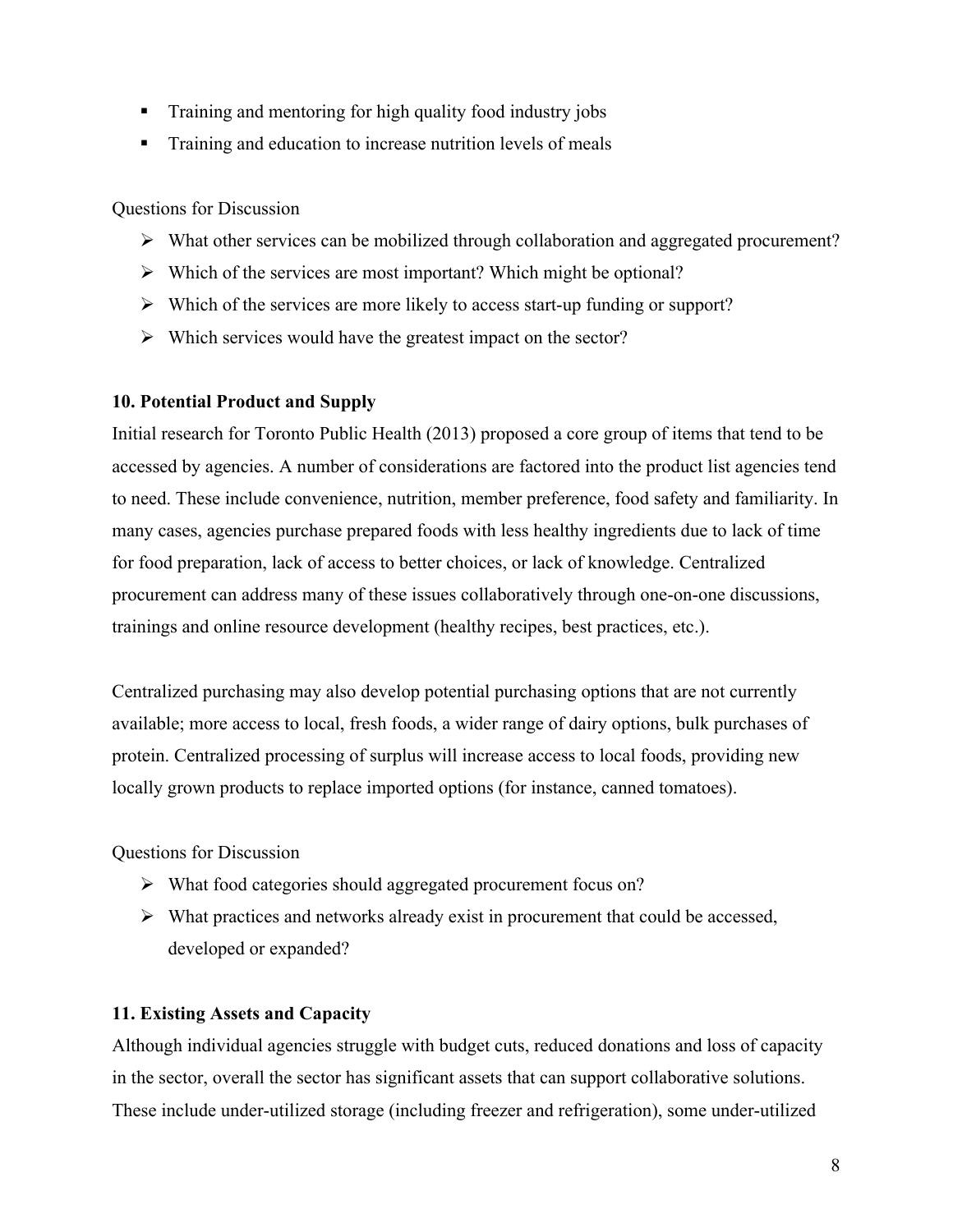trucks, available commercial kitchens, kitchens that are under-utilized due to permitting issues, and available commercial equipment that is appropriate scale for mid-size processing.

Important expertise also exists in the sector, including highly trained chefs, fund-raisers, governance experts and food industry knowledge.

The sector tends to lack the mechanisms, practices and processes that allow the aggregation and collaborative use of these resources. Some agencies report inadequate kitchen space while others nearby have kitchens that are available for part of the week. Coordinating use and transport among agency kitchens may be a challenge, but the potential for some neighbourhood solutions is there. In addition, expertise is not evenly distributed or shared, as there are limited mechanisms for knowledge sharing among the agencies. Some agencies identify menu-planning with a dietician as a need. Others have dieticians on staff but the expertise has not been linked to the sectoral need in a formal way that reaches all agencies easily.

Existing networks tend to be focused on type of service. The drop in centres are organized to some extent in the Toronto Drop In Network (TDIN). Not all drop in meal programs are part of this network; Toronto has an estimated 200 or so drop in meal programs and only 51 are members of  $TDIN<sup>15</sup>$ . The shelters are organized under city departments, although there is quite a lot of variation in their funding streams and requirements for food procurement. Faith-based organizations have their own networks. Community Health Centres are organized in their own networks as well. However, the overlap in needs around food procurement for all these organizations that provide meals at little or no charge indicates the potential for a broad alliance around food.

Organization around food issues has occurred through the innovative Creating Health Plus network, which has the potential to expand and act as the base for broader coalitions around food. Toronto Food Strategy also provides links to all community food sectors through its various projects and through the 2013 community food procurement project<sup>16</sup>. The opportunity

 $15$  Miller, S. 2013.

<sup>&</sup>lt;sup>16</sup> Miller, S. 2013.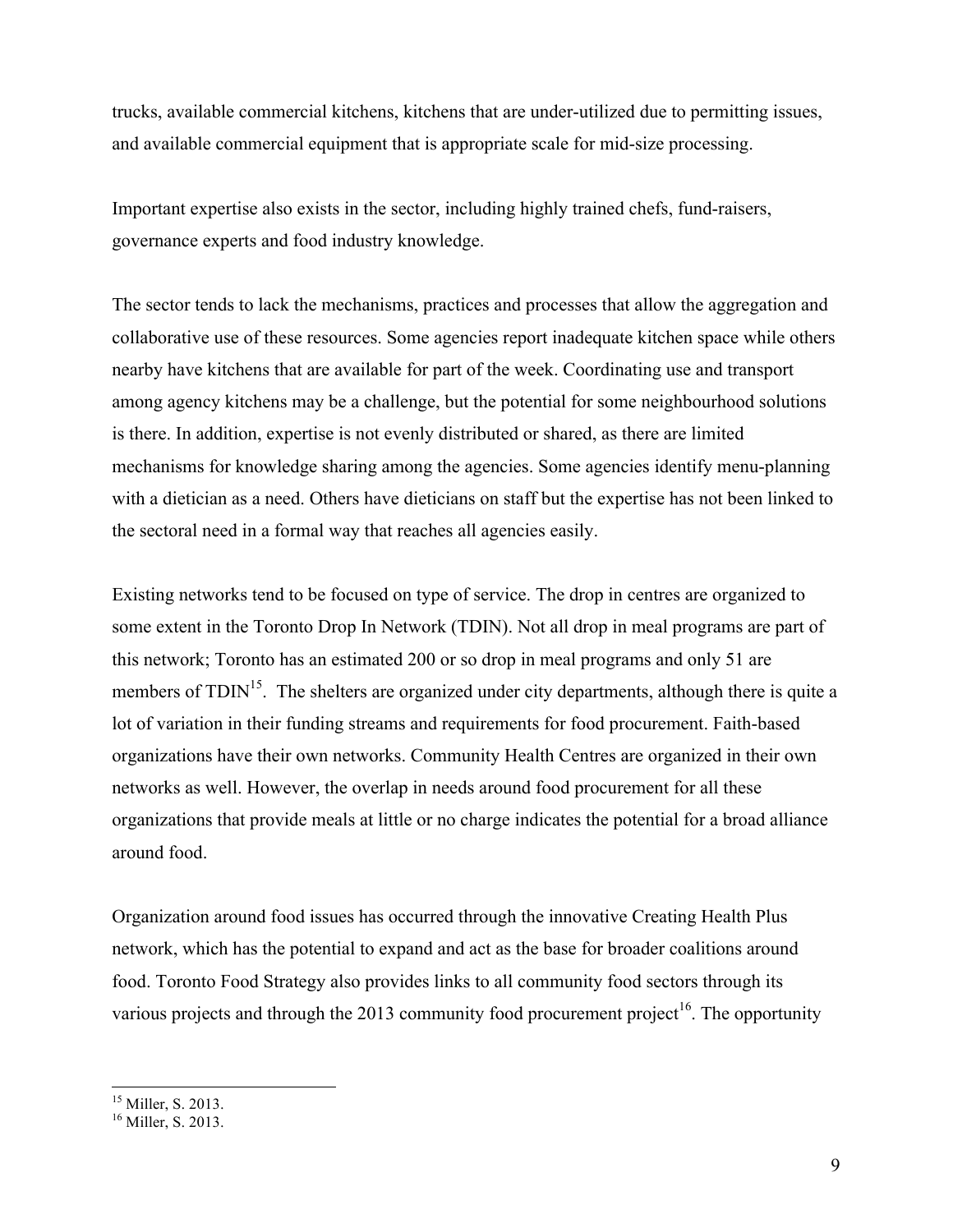exists for the sector to organize to improve procurement, to exchange expertise, and to mobilize existing resources more effectively.

Questions for Discussion

- $\triangleright$  What are other existing assets in the sector?
- $\triangleright$  Are there assets outside the sector that could be mobilized for community food procurement?
- $\triangleright$  What are related sectors that might also receive an impact from aggregated procurement (positive or negative)?

## **12. Benefits of the aggregation solution**

Financial resources are limited in the community food sector. Aggregated procurement promises to create a coalition to access and identify best practices in procurement and to make the best possible use of the existing resources. Aggregating procurement can address some of these challenges by providing across the sector access to volume purchasing at a wholesale rather than retail price, or even through unique deals arranged between large producers/ processors and the coalition of agencies.

For many agencies, resources such as space and kitchen infrastructure are also limited. Collaboration may increase shared use of infrastructure at a neighbourhood level. Collaboration can provide some commercial solutions to challenges such as surplus donations of one item (through processing and storage). Shared access to existing menu-planning and nutrition expertise can increase the health outcomes of meal programs. This has been shown to have a positive impact on other measurements as well, including mental health and well-being, learning outcomes and access to employment<sup>17</sup>. Aggregated procurement may also reduce some

<sup>&</sup>lt;sup>17</sup> See Appendix A in Miller 2013 for a range of sources and studies on the full impacts of fresh healthy food for communities; for instance, Story, Mary, M.W. Hamm, D. Wallings. 2009. "Food Systems and Public Health: Linkages to Achieve Healthier Diets and Healthier Communities". Journal of Hunger and Environmental Nutrition. 2009 July; 4(3-4): 219–224. Published online 2009 December 11. doi: 10.1080/19320240903351463; Union of Concerned Scientists. August 2013. "The \$11 Trillion Reward: How Simple Dietary Changes can Save Lives and Money, and How We Get There". Online at http://www.ucsusa.org/food\_and\_agriculture/solutions/expand-healthyfood-access/11-trillion-reward.html; Van de Weyer, Courtney. 2005. Changing Diets, Changing Minds: how food affects mental well-being and behavior. Sustain U.K. Winter 2005.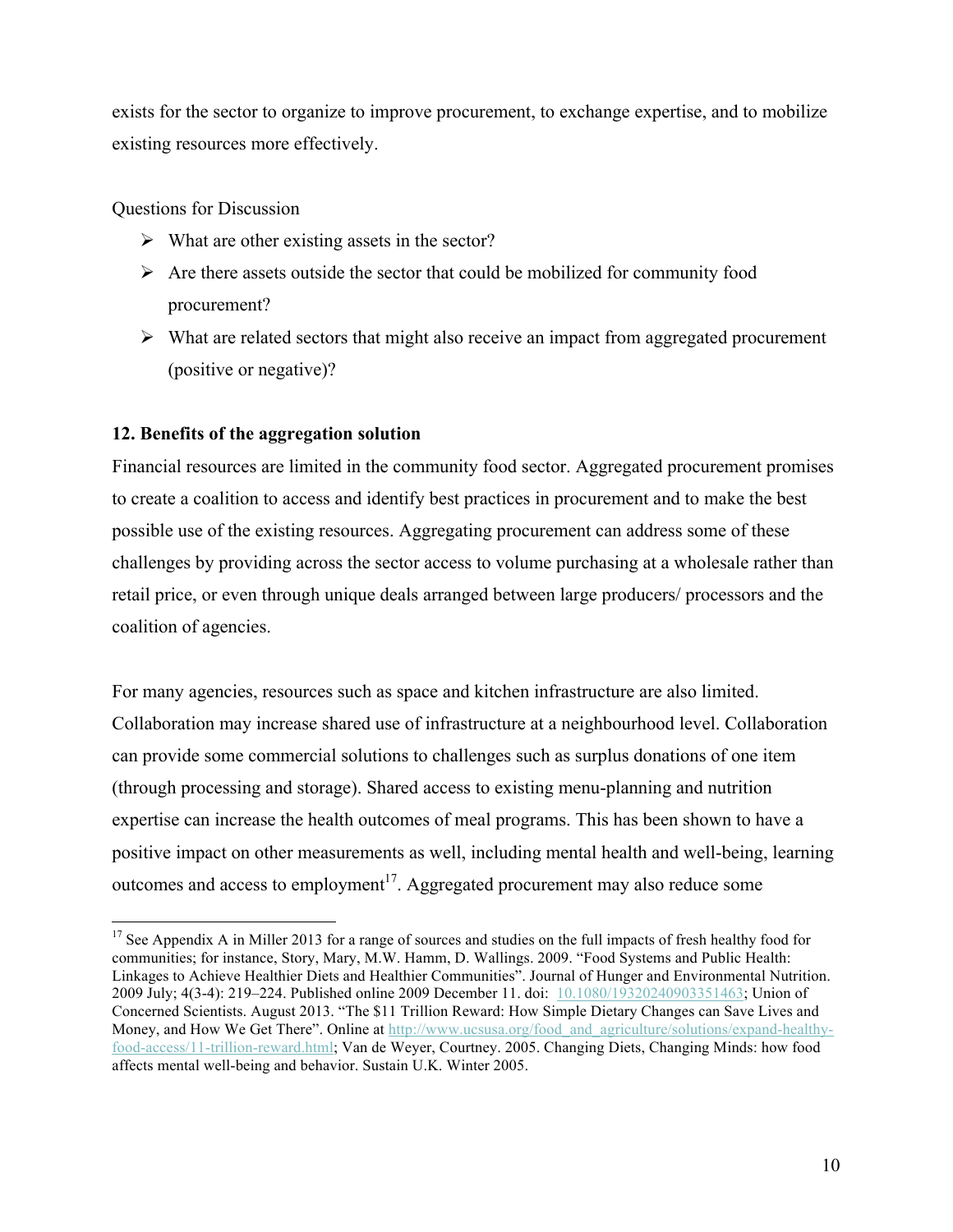redundancies such as the delivery of dairy products in more than one delivery to the same agency depending on whether the product was purchased or donated.

Competition among agencies for funding has also created distortions in service delivery. Aggregated procurement creates the foundation for a rationalized approach to fund-raising around shared and overlapping endeavors (like bulk purchasing, access to processed products, and distribution/ deliveries). This is not to say that individual fundraising is not necessary or will not continue, but that some programming (like meal programs) can benefit from partnering for applications for grants and government support. Creating Health Plus offers a model for this, with joint grant applications and aggregated procurement supported by government and charitable sources.

#### **13. Other stakeholder perspectives**

The benefits to agencies are described above. Other stakeholders may receive benefits from aggregated procurement as well. For instance, aggregated procurement can provide new markets for local farmers. If the processing capacity includes a mobile cannery, it can be used to process surplus on-farm as well as to offer on-site training and processing at agency sites.

Much of the funding spent on food procurement by social service agencies is either public funding through provincial or federal sources, or from private donors. Because the procurement has been disorganized and reactive, the buyers are not necessarily achieving the best prices or accessing fresh, healthy food. Aggregated procurement allows the sector to organize purchasing to access better food and improve the impact of each food dollar, as well as to improve equitability or pricing and food access across the sector. It can represent a more efficient use of public dollars that also has positive impacts on the local food and agricultural sector.

Aggregated procurement in some instances may also improve the operational capacity of food bank distributors by reducing the need for redundant deliveries (for instance, dairy donations to organizations that have dairy coming from other sources on the same day). If food-based social enterprises that address the needs of the sector (such as commercial processing) are based at kitchens that are under-utilized, this provides a new revenue stream for the host organization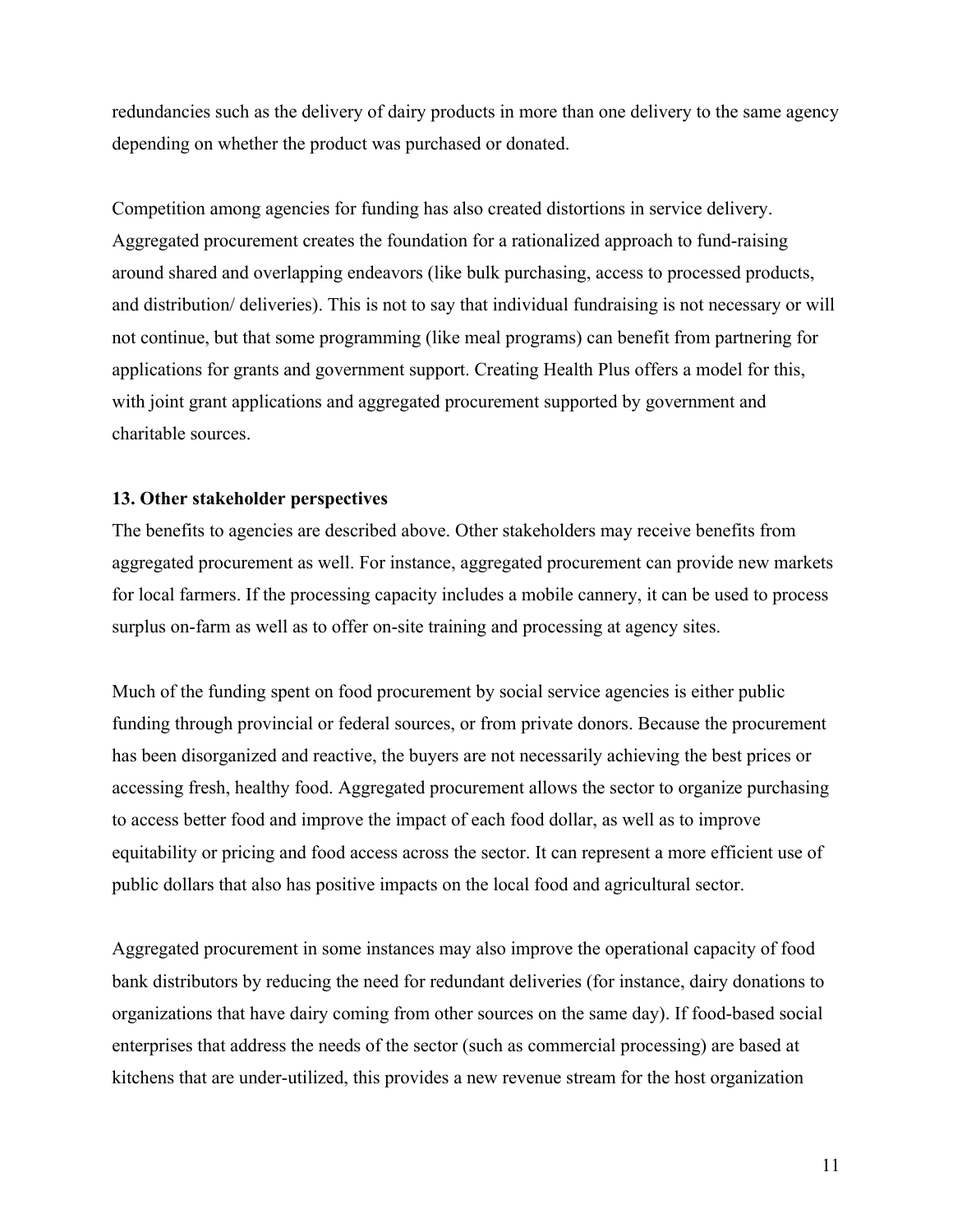(rent). Finally, as the sector becomes better organized to address supply collaboratively, mainstream distributors may also benefit as agencies seek new wholesale sources of food.

Questions for Discussion

- What are other positive impacts of aggregated procurement?
- $\triangleright$  Are there other parties that might benefit from aggregated procurement?

### **14. Challenges of the aggregation solution**

The greatest barrier to aggregated procurement is probably mobilizing the time and resources from agencies with over-stretched staff and limited food budgets. The online purchasing/ platform model can address this by facilitating exchanges and shared knowledge among the agencies without face-to-face meetings. In addition, because infrastructure is absent across the local food system, organizing the agencies to buy together is not enough; producers and processors also need to organize to be able to access this new group of buyers. Storage, processing and distribution into urban centres is inadequate in the farm sector right now; infrastructure has been focused on production for export rather than for nearby food markets. Even the knowledge for food production for local markets has been lost as farmers leave the profession or focus solely on commodity production.

Questions for Discussion

- What are other challenges in developing aggregated procurement in Toronto?
- $\triangleright$  Are there solutions and trends in storage and distribution available to partner with the project?
- $\triangleright$  What are opportunities to mitigate the challenges?

## **15. Responding to Challenge**

An important source of new models for local food is the reorganization of the Mennonite communities in southern Ontario around food production after the collapse of the beef industry. In order to stay on the farm, these communities have organized to shift to fresh fruit and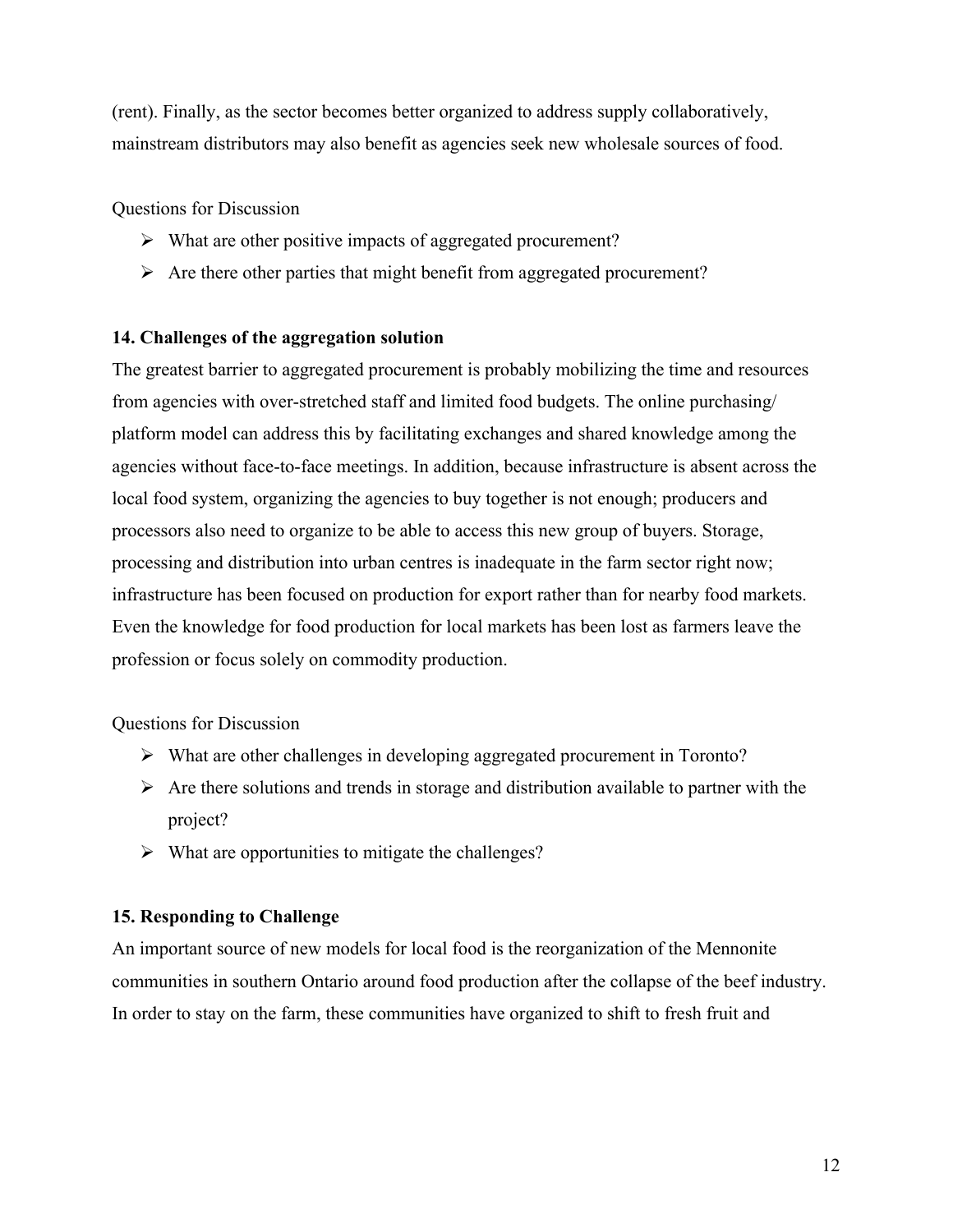vegetable production, and are rapidly rebuilding the necessary infrastructure<sup>18</sup>. This includes market outlets (numerous well-integrated market stands and farmers' markets that share food for maximum diversity and exposure), wholesale markets (the new produce auction in Elmira and Lucknow, as well as new mid-scale standard wholesale distributors with warehouse storage and trucking for deliveries). It also includes new processing facilities, mostly geared to production for the market stands but also exploring wider market access (processing jams near Elmira, a new cider mill in Lucknow). Commercial greenhouse operations that extend the season using wood-based boiler systems are in operation as well.

These enterprises in the Mennonite community have been able to develop through communitybased investments as well as government support. They demonstrate the possibilities for a province where millions has recently been allocated through the Local Food Fund to rebuild a local food system. The Friends of the Greenbelt Foundation, Metcalf Foundation and McConnell Foundation have also provided important support for rebuilding the food system. In the Holland Marsh, Greenbelt and other funding was mobilized to build a primary processing facility and develop brand marketing.

Aggregated procurement can access funding sources for a number of aspects of the model. The chart below identifies some possibilities (some of which are currently being pursued).

| <b>Aggregated Procurement Services</b>           | <b>Potential Funding Sources</b> | Possible partners       |
|--------------------------------------------------|----------------------------------|-------------------------|
| Centralized ordering for agencies to reduce the  | Local Food Fund                  | Toronto Public Health,  |
| time and inefficiency of ordering or shopping at | Ontario Trillium Foundation      | Ontario Food Terminal,  |
| grocery stores                                   | (for agency coordination)        | FreshTech               |
|                                                  | McConnell Foundation             | Charitable partners     |
| Access for agencies to donated food as well as   | Local Food Fund                  | Toronto Public Health,  |
| food for purchase                                | Growing Forward 2                | Ontario Food Terminal.  |
|                                                  | Atkinson                         | FreshTech, Daily Bread, |
|                                                  |                                  | Second Harvest, North   |
|                                                  |                                  | York Harvest, OAFB      |
| Storage for farm surplus in season               | Growing Forward 2                | Farm sector partners    |

<sup>&</sup>lt;sup>18</sup> These comments build on a comprehensive tour of food initiatives in July 2014, as well as a case study in a 2010 report for Sustain Ontario: Miller, S. 2010. *From Land to Plate: The dilemmas and victories of alternative food distribution in Ontario.*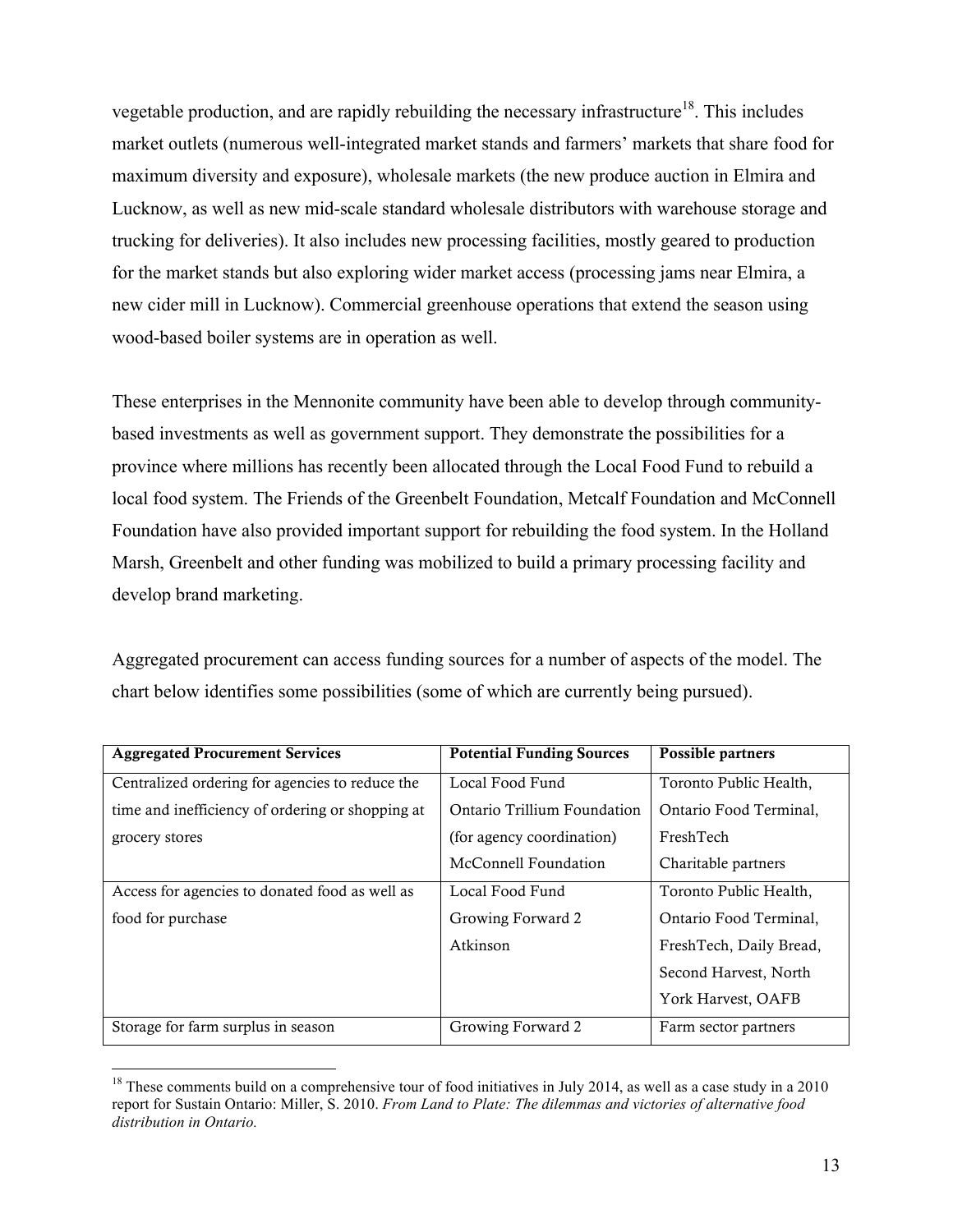|                                                 | <b>Anglican Community</b>  | distributors (FoodShare,   |
|-------------------------------------------------|----------------------------|----------------------------|
|                                                 | Development Fund           | etc.)                      |
|                                                 | Rural Economic             | Churches                   |
|                                                 | Development program        |                            |
| Processing for farm surplus in season (on-farm  | Growing Forward 2          | Farm sector partners       |
| or at the centre)                               | Friends of the Greenbelt   | Commercial kitchen         |
|                                                 | Foundation                 | partner                    |
|                                                 | McConnell (value-chain     |                            |
|                                                 | stream)                    |                            |
|                                                 | Rural Economic             |                            |
|                                                 | Development program        |                            |
| Aggregated purchasing from suppliers to achieve | Atkinson                   | <b>PARC</b>                |
| better pricing for agencies                     | Metcalf                    | Partner agencies           |
|                                                 |                            | Creating Health Plus       |
|                                                 |                            | committee                  |
| Reduction in duplication of deliveries to the   | Local Food Fund            | distributors               |
| same site                                       |                            |                            |
| Reduction in ordering duplication by agencies   | Local Food Fund            | distributors               |
| Shared storage for bulk purchases for agencies  | Growing Forward 2          | Churches, agency kitchens, |
|                                                 | <b>Anglican Community</b>  | distributors               |
|                                                 | Development Fund           |                            |
|                                                 | Mazon                      |                            |
| Transparency in pricing for agencies to compare | Local Food Fund            | Toronto Public Health,     |
| suppliers easily                                |                            | Ontario Food Terminal,     |
|                                                 |                            | FreshTech                  |
| Increase in local food flowing to Toronto's     | Local Food Fund            | Toronto Public Health,     |
|                                                 |                            | Ontario Food Terminal,     |
| agencies                                        |                            |                            |
|                                                 |                            | FreshTech                  |
| Increase in access to fresh, healthy food for   | Local Food Fund            | Toronto Public Health,     |
| agencies                                        |                            | Ontario Food Terminal,     |
|                                                 |                            | FreshTech                  |
| Training and mentoring for high quality food    | Canada Job Grant           | George Brown               |
| industry jobs                                   | TEF (social enterprise)    | Learning Enrichment        |
|                                                 | McLean (social enterprise) | Foundation                 |
|                                                 | Alterna Learning           | <b>Hospitality Workers</b> |
|                                                 | <b>Community Grants</b>    | <b>Training Centre</b>     |
|                                                 | Lupina (U of T)            | West End Food Co-op        |